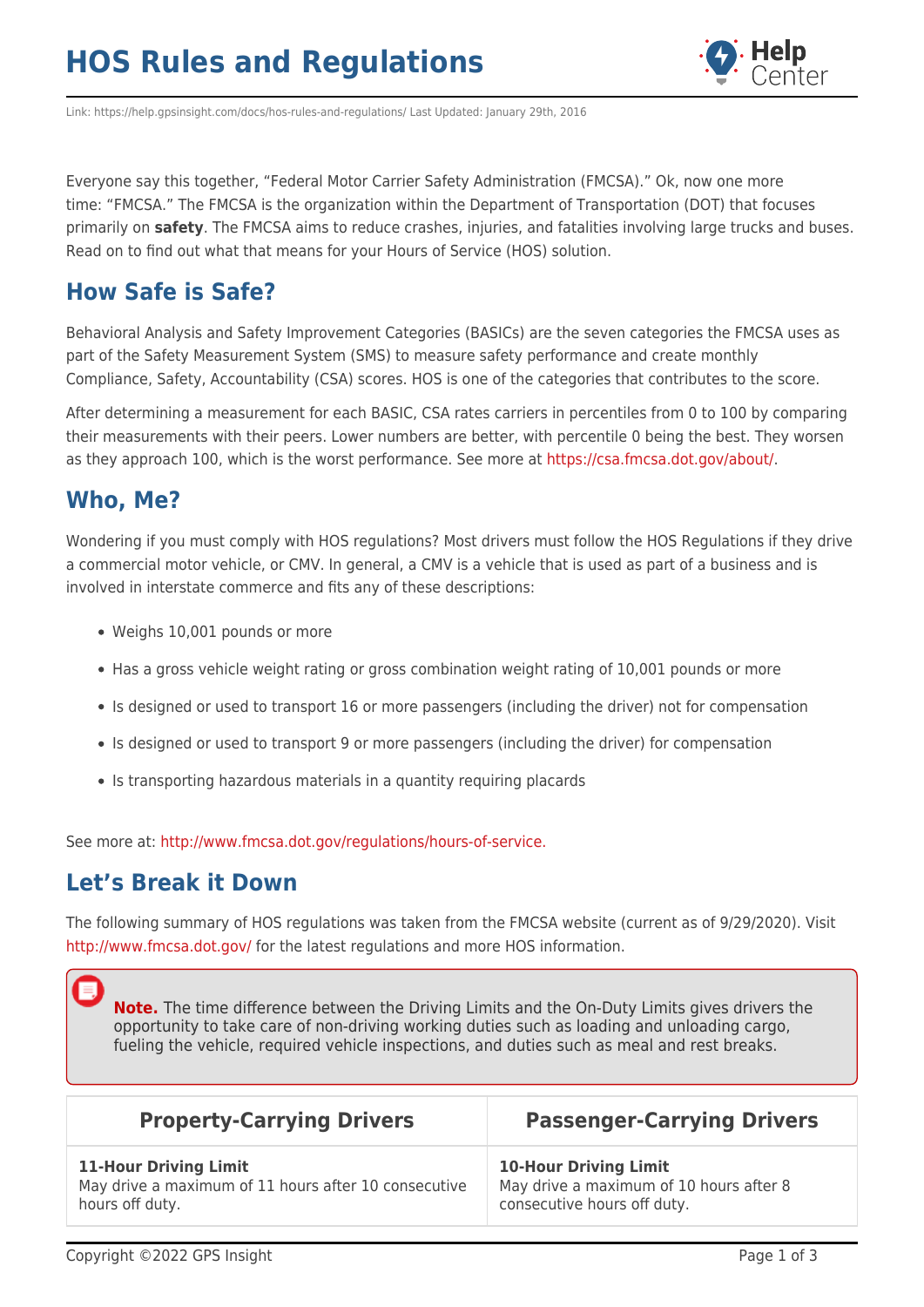# **HOS Rules and Regulations**



Link: https://help.gpsinsight.com/docs/hos-rules-and-regulations/ Last Updated: January 29th, 2016

| <b>Property-Carrying Drivers</b>                                                                                                                                                                                                                                                                                                                                                                                                                                                                           | <b>Passenger-Carrying Drivers</b>                                                                                                                                                                                                                                                                                                                                                                                                                                                                             |  |
|------------------------------------------------------------------------------------------------------------------------------------------------------------------------------------------------------------------------------------------------------------------------------------------------------------------------------------------------------------------------------------------------------------------------------------------------------------------------------------------------------------|---------------------------------------------------------------------------------------------------------------------------------------------------------------------------------------------------------------------------------------------------------------------------------------------------------------------------------------------------------------------------------------------------------------------------------------------------------------------------------------------------------------|--|
| <b>14-Hour On-Duty Limit</b><br>May not drive beyond the 14th consecutive hour after<br>coming on duty, following 10 consecutive hours off<br>duty. Off-duty time does not extend the 14-hour period.                                                                                                                                                                                                                                                                                                      | 15-Hour On-Duty Limit<br>May not drive after having been on duty for 15<br>hours, following 8 consecutive hours off duty.<br>Off-duty time is not included in the 15-hour<br>period.                                                                                                                                                                                                                                                                                                                          |  |
| <b>Rest Breaks</b><br>Drivers must take a 30-minute break when they have<br>driven for a period of 8 cumulative hours without at<br>least a 30-minute interruption. The break may be<br>satisfied by any non-driving period of 30 consecutive<br>minutes (i.e., on-duty not driving, off-duty, sleeper<br>berth, or any combination of these taken<br>consecutively).                                                                                                                                      | <b>NA</b>                                                                                                                                                                                                                                                                                                                                                                                                                                                                                                     |  |
| 60/70-Hour Limit<br>May not drive after 60/70 hours on duty in 7/8<br>consecutive days. A driver may restart a 7/8<br>consecutive day period after taking 34 or more<br>consecutive hours off duty.                                                                                                                                                                                                                                                                                                        | 60/70-Hour Limit<br>May not drive after 60/70 hours on duty in 7/8<br>consecutive days.                                                                                                                                                                                                                                                                                                                                                                                                                       |  |
| <b>Sleeper Berth Provision</b><br>Drivers may split their required 10-hour off-duty period,<br>as long as one off-duty period (whether in or out of the<br>sleeper berth) is at least 2 hours long and the other<br>involves at least 7 consecutive hours spent in the<br>sleeper berth. All sleeper berth pairings MUST add up to<br>at least 10 hours. When used together, neither time<br>period counts against the maximum 14- hour driving<br>window.                                                 | <b>Sleeper Berth Provision</b><br>Drivers using a sleeper berth must take at least<br>8 hours in the sleeper berth, and may split the<br>sleeper berth time into two periods provided<br>neither is less than 2 hours. All sleeper berth<br>pairings MUST add up to at least 10 hours.                                                                                                                                                                                                                        |  |
| <b>Adverse Driving Conditions</b><br>Drivers are allowed to extend the 11-hour maximum<br>driving limit and 14-hour driving window by up to 2<br>hours when adverse driving conditions are encountered.                                                                                                                                                                                                                                                                                                    | <b>Adverse Driving Conditions</b><br>Drivers are allowed to extend the 10-hour<br>maximum driving time and 15-hour on-duty limit<br>by up to 2 hours when adverse driving<br>conditions are encountered.                                                                                                                                                                                                                                                                                                      |  |
| <b>Short-Haul Exception</b><br>A driver is exempt from the requirements of §395.8 and<br>§395.11 if: the driver operates within a 150 air-mile<br>radius of the normal work reporting location, and the<br>driver does not exceed a maximum duty period of 14<br>hours. Drivers using the short-haul exception in<br>§395.1(e)(1) must report and return to the normal work<br>reporting location within 14 consecutive hours, and stay<br>within a 150 air-mile radius of the work reporting<br>location. | <b>Short-Haul Exception</b><br>A driver is exempt from the requirements of<br>§395.8 and §395.11 if: the driver operates within<br>a 150 air-mile radius of the normal work<br>reporting location, and the driver does not<br>exceed a maximum duty period of 14 hours.<br>Drivers using the short-haul exception in<br>§395.1(e)(1) must report and return to the<br>normal work reporting location within 14<br>consecutive hours, and stay within a 150 air-mile<br>radius of the work reporting location. |  |